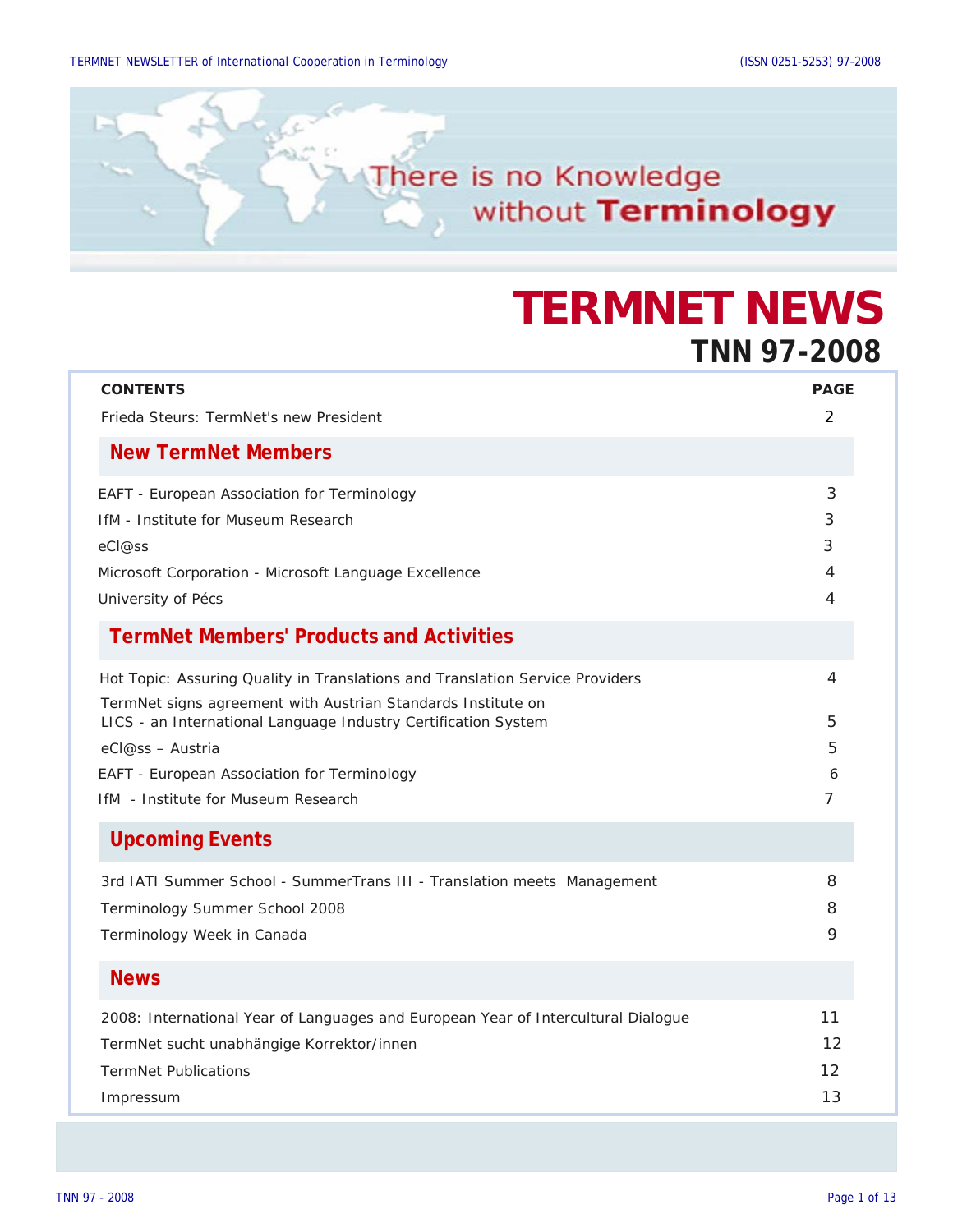### **Frieda Steurs: TermNet's new President**

**TermNet is proud to introduce Frieda Steurs as new President. She is not only an internationally renowned and highly active pioneering expert in her field of competence, but also the first woman President in TermNet's 20 years of existence** 



Born in 1958, in Antwerp, Belgium. Married and mother of 4 children. She studied Germanic philology (special field: computational linguistics) with an additional specialisation in computer science and neurolinguistics.

Frieda Steurs is the head of the department of applied language studies in the Lessius Institute, affiliated with the faculty of arts, KULeuven. She holds a PhD in linguistics and is a full professor in terminology, technical translation and language technology and the head of the research group 'Language and Computing'. She is also a member of the research unit in quantitative linguistics of the KULeuven.

Her research includes terminology management, language technology and standardisation. This has lead to several projects with industrial partners and government organisations.

She is the founder and former president of NL-TERM, the Dutch terminology association for both the Netherlands and Belgium. NL-TERM succeeded in activating the terminology

policy of the Dutch and Flemish governments, and realized a large number of workshops, seminars and a web based terminology portal site ([www.nedterm.org](http://www.nedterm.org/)).

Frieda Steurs participated in the EAFT (European Association for Terminology) for some time, and was a member of the board from 1997 till 2001. She is also the head of the ISO TC/37 standardisation committee for Belgium and the Netherlands. In this capacity, she is an active member of several working groups on terminology, and on translation and interpreting standards. She is the president of Coterm, the government body on terminology for the Netherlands and Belgium.

She has a long lasting experience with research projects in the domain of terminology, language technology and translation technology. At the moment, Frieda Steurs is responsible for several research projects on terminology management and term extraction. She also coaches projects on terminology management for companies such as the Audi-Akademie, Mitsubishi-Europe.

She is a member of the editorial board of Terminology, and member of the steering committee of CETRA, the international center of Translation Studies. She is a guest professor at the terminology summer school, Vienna, and teaches on a regular basis at Herriot Watt University, Edinburgh, at the University of Pecs, Hungary and the Technical University of Budapest, Hungary.

Finally, she is associated professor at the UCO, (Université Catholique de l'Ouest), France.

#### **a Some recent publications:**

Kockaert, Hendrik J.\*, Tom Vanallemeersch and Frieda Steurs. "Terrm-based Context Extraction in Legal Terminology: a case study in Belgium". Current Trends in Terminology. International Conference on Terminology. Szombathely, Hungary. 9- 10 November, 2007. Department of Uralic Studies, the Department of Applied Linguistics and the Terminology Innovation Centre at Berzsenyi Dániel College.

Kockaert, Hendrik J.\* & Frieda Steurs. 2007. "Didactiques et traduction: la Lessius Hogeschool à la recherche d'une didactique pertinente de la traduction". Transversalités. 2007. 102, 99-115.

Kockaert, Hendrik J.\* & Frieda Steurs. "A la recherche d'un système de gestion terminologique pour la traduction juridique en Belgique". Colloque - Terminologie : approches transdisciplinaires, Université du Québec en Outaouais, 2-4 mai 2007

Kockaert, Hendrik J.\* & Frieda Steurs. "Current status and perspectives of terminology management in the legal departments of the Belgian public services". Proceedings of TSTT 2006, Third International Conference on Terminology Standardization and Technology Transfer. 5-26 August 2006, China National Institute of Standardization, Beijing, 193-201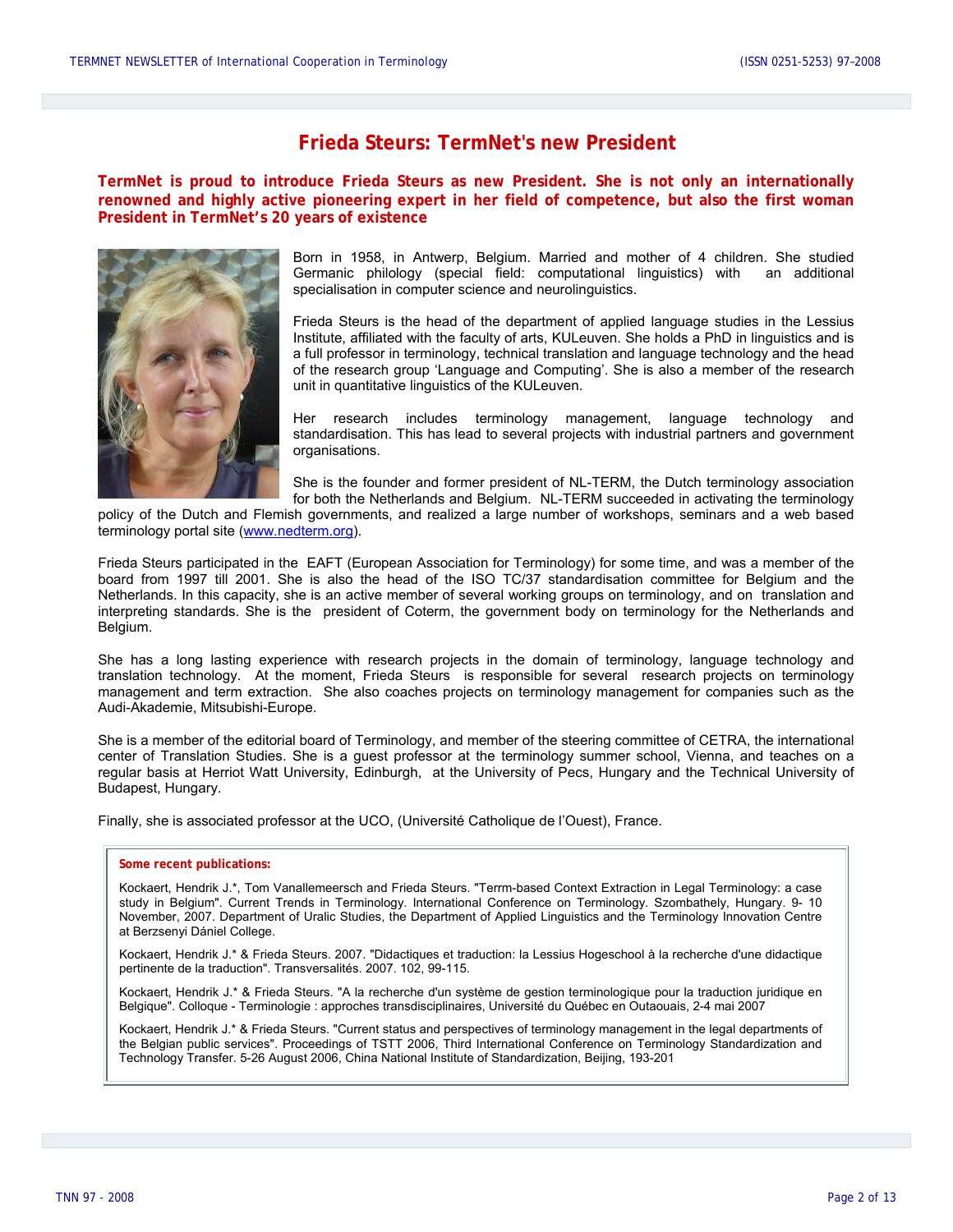### **New TermNet Members**

TermNet is pleased to introduce its new Members:

### **EAFT - European Association for Terminology**

The European Association for Terminology is a non-profit professional organization for the terminology sector in Europe in particular. It is designed to further plurilingualism through terminology, to provide a European platform for promoting and professionalizing terminological activities and improving awareness of them, and to liaise and cooperate actively with other relevant organizations, associations and institutions at all levels.

**Further information is available from:**  *[term@eaft-aet.net](mailto:term@eaft-aet.net)  <http://www.eaft-aet.net/59>* (Read more about this new member in page 6 of this issue)

### **IfM - Institute for Museum Research**



The Institute for Museum Research forms part of the Prussian Cultural Heritage Foundation in Berlin and is financed by the federal government and all federal states.

The major tasks of the Institute are research and documentation for and on all museums in Germany. Its activities cover the whole range of museum related subjects like: museum management, museum education, didactics, usage of new media in museums, 'museums and law', museums statistics, visitor research and evaluation projects, European projects, museums documentation, museums security and technical aspects of museum work.

During recent years, a very noticeable shift in focus has taken place from a mainly national perspective to a European and international one, from pragmatic individual solutions to the development of guidelines and standards.

**Further information is available from:** *[m.hagedorn@smb.spk-berlin.de](mailto:m.hagedorn@smb.spk-berlin.de) <http://www.smb.museum/ifm>* (Read more about this new member in page 7 of this issue)

**eCl@ss e.V.** 



[eCl@ss](mailto:eCl@ss) e.V. is a non-profit organization, which defines, further develops and markets the cross-industry and international classification standard of the same name.

**Further information is available from:**  *[austria@eclass-office.com](mailto:austria@eclass-office.com) [http://www.eclass.eu](http://www.eclass.eu/)* (Read more about this new member in page 5 of this issue)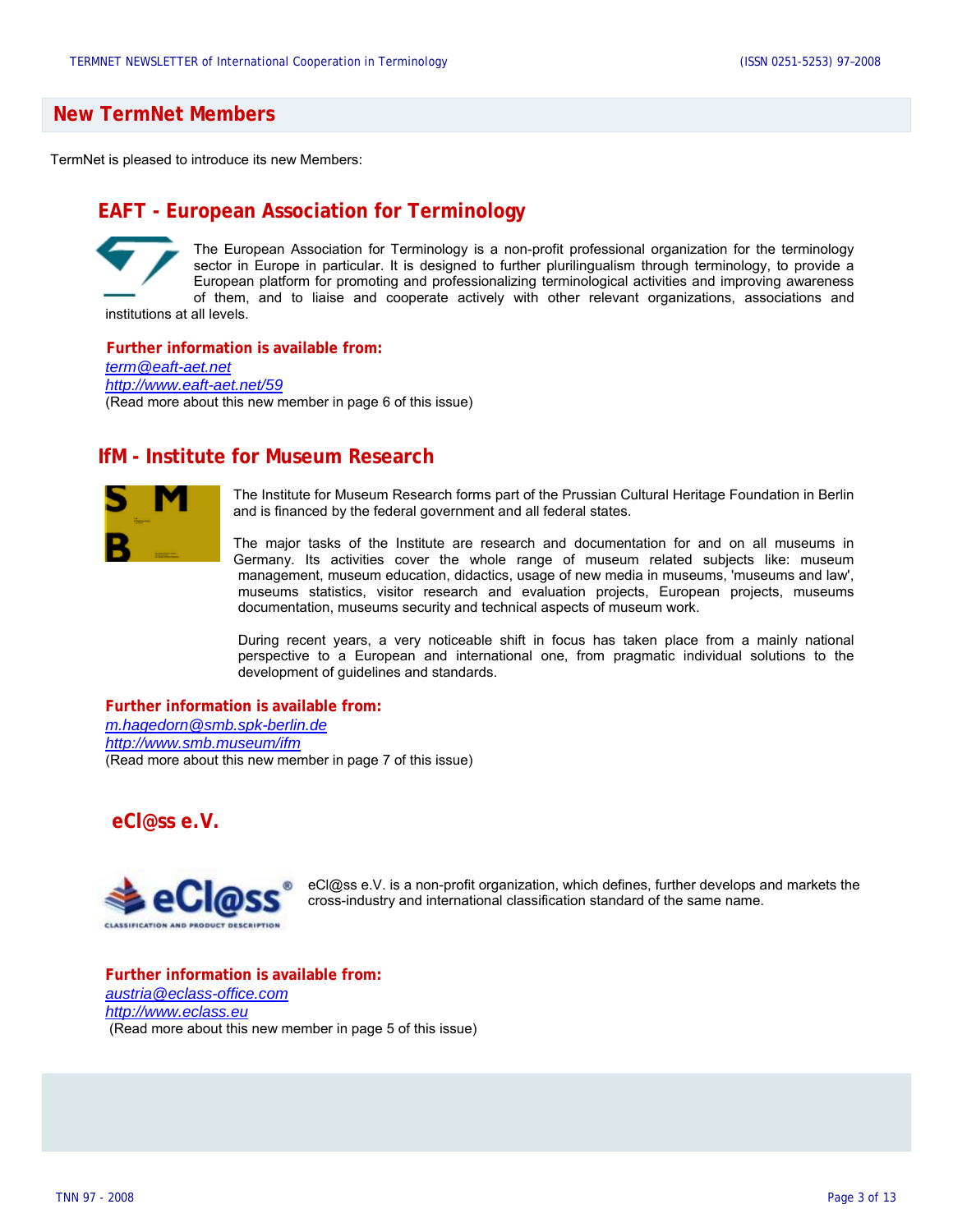### **Microsoft Corporation - Microsoft Language Excellence**



Microsoft Language Excellence is a team of full-time terminologists, linguistic engineers and language quality professionals whose goal is to drive terminology consistency and language quality across Microsoft products worldwide, while contributing to efficiencies in product development and the localization life cycle.

**Further information is available from:**  *[bkarsch@microsoft.com](mailto:bkarsch@microsoft.com) [http://microsoft.com](http://microsoft.com/)*

### **University of Pécs**



At the University of Pécs, the Department of Business Communication and Foreign Languages offers, together with the Foreign Languages Sector of the Faculty of Law, courses leading to the Specialist Diploma in Translation and Interpreting. The courses involve the collaboration of teachers from both faculties and are for those who wish to specialize in social sciences and business language. They are offered in the combinations English-Hungarian and German-Hungarian and are intended for students in arts, law and economics.

The newly created Department of Translation for Specific Purposes and Terminology is developing knowledge databases focusing on terminology documentation and research.

**Further information is available from:**  *murath@ktk.pte.hu http://www.ktk.pte.hu*

### **TermNet Members' Products and Activities**

### **Hot Topic: Assuring Quality in Translations and Translation Service Providers**

Translation and translation service provider quality is a topic that is debated in many conferences and expert meetings.

In December 2007 we could discuss the topic with members of the language industry and Applied Translation Science during a conference in Antwerp, Belgium. We were affirmed that there is great interest in quality-for-translation standards and certification schemes ([http://linux.termnet.org/index.php?we\\_objectID=279\)](http://linux.termnet.org/index.php?we_objectID=279).

At another scientific gathering, the annual International Conference of Universities (CIUTI, [www.ciuti.org](http://www.ciuti.org/)) in Geneva (24-25 January 2008), "Enhancing Translation Quality: Ways, Means, Methods", was this the central and overarching theme.

The topic will be taken further in summer 2008 in Vienna during the 3rd SummerTrans (1-11 July). The motto of this conference is "Translation meets Management: Quality, Diversity, Terminology". The International Terminology Summer School will also take place in conjunction with SummerTrans from 7-11 July. (<http://linux.termnet.org/english/events/sumtrans2008.php>) ).

The 18th World Congress of the International Translator Association FIT will also include a focal point "Quality in translation". The FIT Congress will take place from 4-7 August in Shanghai. ([http://www.fit2008.org/E\\_fit2008/index.htm](http://www.fit2008.org/E_fit2008/index.htm) )

Last but not least, our very own TermNet series of conferences, TAMA (Terminology in Advanced Management Applications) will be dedicated to the topic "Quality". TAMA 2008 will take place in Canada on the two days of 9-10 October (more information about TAMA 2008 in page 9 in this issue).

We would be delighted to meet you on one or more of these events...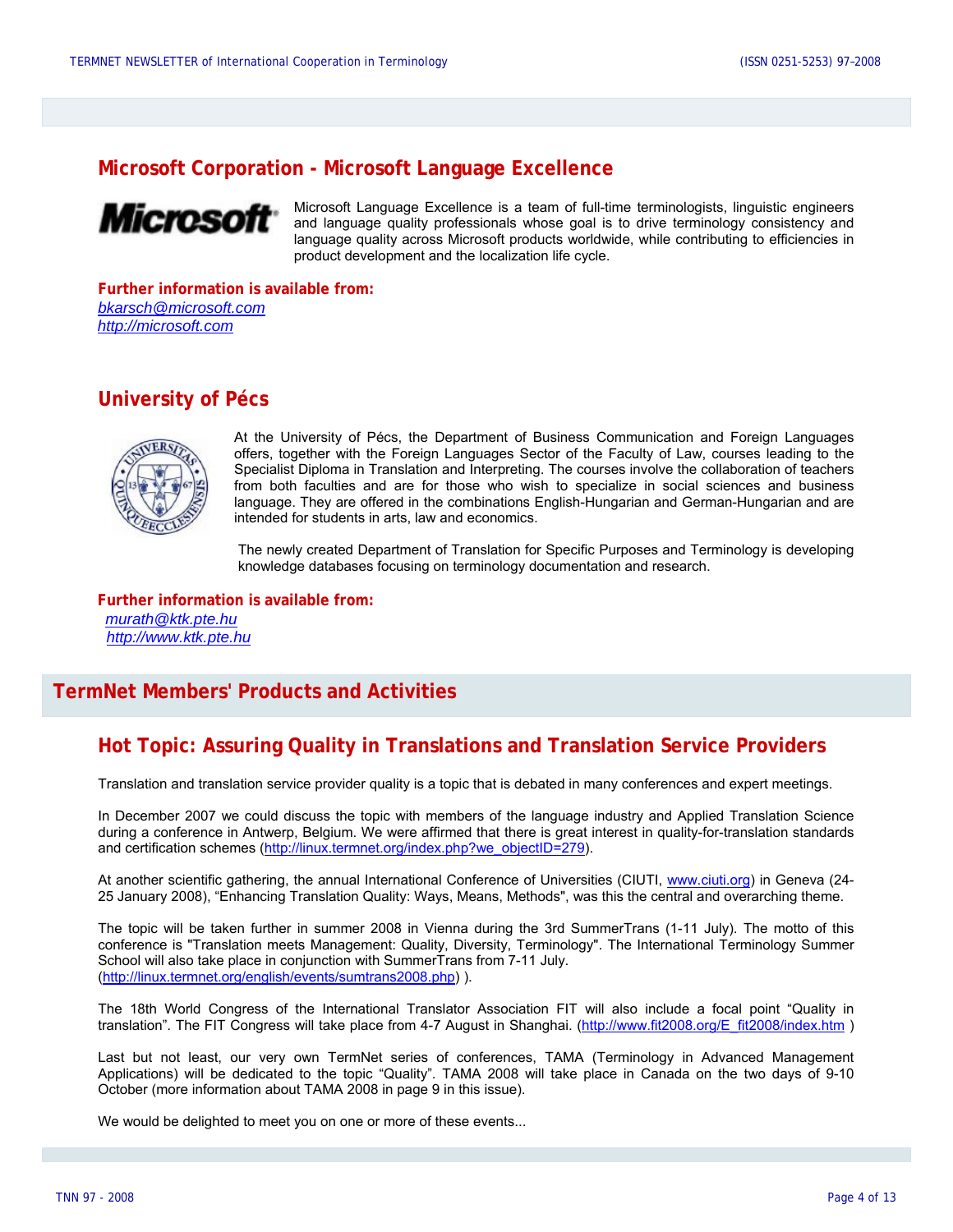### **TermNet signs agreement with Austrian Standards Institute on LICS - an International Language Industry Certification System**

On 7 November 2007, the President of TermNet, Mr. Key-Sun Choi, and the Executive Secretary, Ms. Gabriele Sauberer, signed the Agreement on LICS between ON and TermNet.

LICS - the "Language Industry Certification System" constitutes a new International certification platform, jointly established by the Austrian Standards Institute (ON) and TermNet [\(http://www.lics-certification.org/](http://www.lics-certification.org/)).

The aim of LICS is to offer the language industry worldwide a set of unique tools of comparable and reliable proof of the quality of their services based on relevant standards and, thus, to certify the conformity of existing and future European (CEN) and International Standards (ISO).

LICS is one of the few certification organizations in Europe offering audits and certification for the new European Standard EN 15038:2006 "Translation services - Service requirements".

At present, LICS will be established in Canada, China, European and many other countries all over the world. Access to certification by LICS is open to any company and organization. Neither is certification limited to the TermNet membership nor does the status of TermNet member imply any alleviation from the general certification procedures.

For the TermNet communities, members and cooperation partners worldwide, LICS will offer new business opportunities, quality assurance and marketing instruments.

The main role und functions of the partners are the following:

#### TermNet will

- be the visible interface and entry point for the services of the language industry
- establish together with ON certification schemes for the applicable standards
- promote the certification system and the relevant conformity marks among the language industry
- establish contacts with cooperation partners and licensees for the certification system

#### ON will

- provide the administration and information infrastructure with regard to the whole system
- select and subcontract cooperation partners and licensees for the system
- be the contract partner for cooperation partners and licensees
- issue certificates and grant the license to use the relevant conformity marks
- maintain a register of certified service providers, accessible via the Web.



For more information about this topic, please contact: **bnajera@termnet.org** or visit:<http://www.lics-certification.org/>

### **eCl@ss - Vienna**

TermNet takes great pleasure in announcing that its cooperation partner and new member eCl@ss e.V. set up on 1 November 2007 a Branch Office in Vienna at the following address:



 **eCl@ss Office Austria**  c/o TermNet - International Network for Terminology Zieglergasse 28, 1070 Wien, Austria Tel.: +43 1 524 0606-12 Fax: +43 1 524 0606-99 eMail: [austria@eclass-office.com](mailto:austria@eclass-office.com) Web: [www.eclass.eu](http://www.eclass.eu/)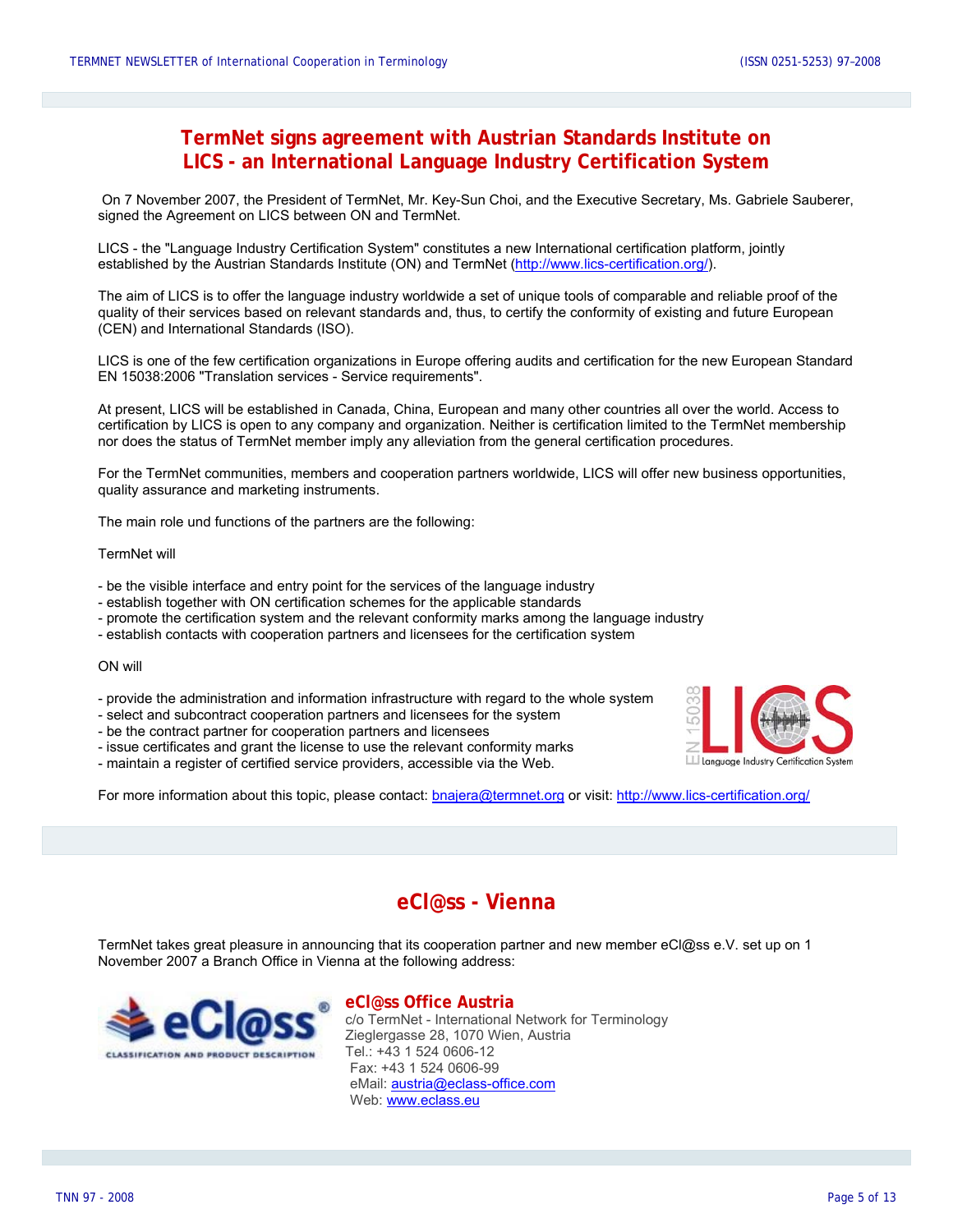#### **eCl@ss e.V.**

- is a non-profit organization, which defines, further develops and markets the cross-industry and international classification standard of the same name.
- is supported by ordinary and supporting members from companies, associations and institutions.
- cooperates with reputable strategic partners from the standardization, norms and IT sectors and associations.
- is represented on national and international standardization and norms committees.
- is the partner of the German [Federal Ministry of Economics and Technology](http://www.bmwi.de/English/Navigation/root.html) within the context of the "eCl@ss for [small and medium-sized enterprises"](http://www.bmwi.de/BMWi/Navigation/root,did=63098.html) project.

eCla@ss e.V.'s Head Office is located in Cologne, Germany. Further information can be obtained: at <http://www.eclass.eu/>, by E-mail: [info@eclass.eu](mailto:info@eclass.eu) or by phone on: +49(0)221 4981-811.

### **EAFT - European Association for Terminology**

The European Association for Terminology (EAFT) was founded in Denmark in 1996, as a non-profit professional organization for the terminology sector in Europe. It is designed to provide a European platform for promoting and professionalizing terminological activities and raising public awareness in this regard. Furthermore, EAFT is committed to liaising and actively cooperating with other relevant organizations, associations and institutions at all levels and to furthering plurilingualism through terminology.

EAFT aims to bring together all institutions and individuals in Europe that are active in or have an interest in the discipline of terminology. In this context, "Europe" is interpreted broadly and is not limited to the member states of the European Union. Currently, the majority of the national terminology organizations of Europe are members of EAFT. It aims at bringing together all institutions and individuals in Europe that are active in or have an interest in the discipline of terminology. In this context, "Europe" is interpreted broadly and is not limited to the member states of the European Union. Currently, the majority of the national terminology organizations of Europe are members of the EAFT.

EAFT fulfils its objectives by:

• providing and exchanging information on terminological activities;

• promoting and supporting conferences, events and workshops on relevant topics;

• undertaking public relations activities and campaigns designed to promote the importance of terminology and terminology work;

• promoting and supporting research in terminology and related issues, e.g. through granting the annual International Terminology Awards.



**EAFT's Secretariat** is located at the: Centre de Terminologie de Bruxelles 11, rue d'Arlon 1050 Brussels, Belgium Tel.: +32 2 549 54 80 Fax: +32 2 511 98 37 **E-mail:** [term@eaft-aet.net](mailto:term@eaft-aet.net) **Website:** [http://www.eaft-aet.net](http://www.eaft-aet.net/)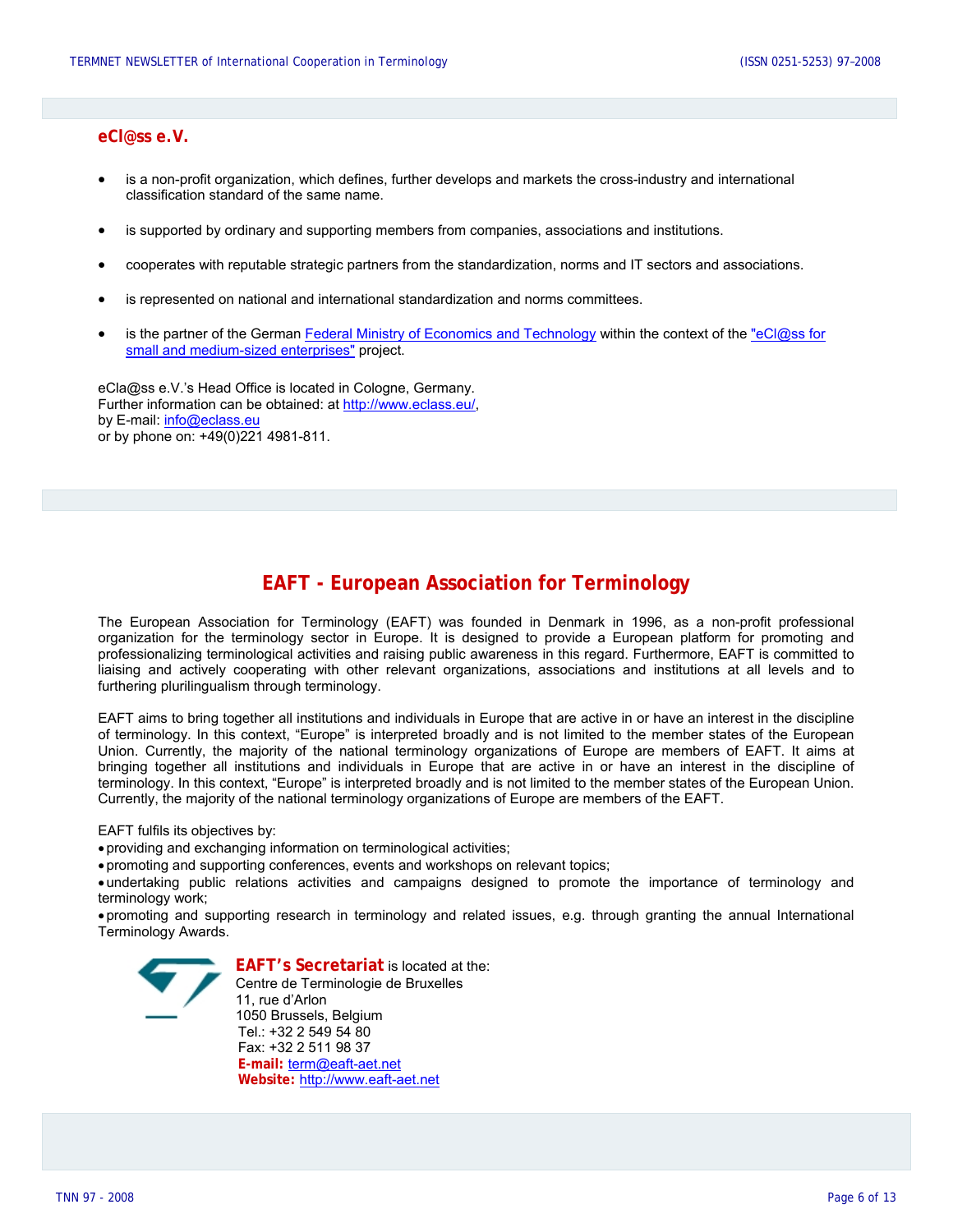### **IfM - Institute for Museum Research**

The Institute for Museum Research (IfM) was established in 1979. It forms part of the Prussian Cultural Heritage Foundation and is financed by the federal government and all federal states.

The major tasks of the Institute are research and documentation for and on all museums in Germany. Its activities cover the whole range of museum related subjects like: museum management, museum education, didactics, usage of new media in museums, 'museums and law', museums statistics, visitor research and evaluation projects, European projects, museums documentation, museums security and technical aspects of museum work.

During recent years, a very noticeable shift in focus has taken place from a mainly national perspective to a European and international one, from pragmatic individual solutions to the development of guidelines and standards.

Among the many research projects and collaborative ventures of the Institute are two worthwhile mentioning:



#### **The museumsvokabular.de**

museumsvokabular.de is an initiative to prepare, edit and adapt museum vocabularies. Given the enormous variety of museum objects, museum professionals require a comprehensive, specialized vocabulary to create inventories of objects and describe catalogues. Four institutions - the Working Group on Documentation within the German Museums Association, the Zuse Institute in Berlin, the digicult project in Schleswig-Holstein and the Institute for Museum Research in Berlin - have joined together to shape the vocabulary museums need to perform essential museum operations. Working together, we continue to expand this initiative.

[www.museumsvokabular.de](http://www.museumsvokabular.de/)

#### **MICHAEL (Multilingual Inventory of Cultural Heritage in Europe)**

The MICHAEL portal offers access to digital resources from collections across Europe. It enables worldwide access to Europe's cultural heritage, bringing together unique digital collections from museums, libraries and archives in one central portal. France, Italy and the United Kingdom have completed national inventories for MICHAEL. The German portal is currently under construction (www.michael-portal.de and <www.digitales-kulturportal.de>). In Germany, seven institutions are participating in a common effort to identify and crosslink the digital collections of German cultural organizations. All of the national portals will be interconnected to establish a European portal, allowing users multilingual access. The Prussian Cultural Heritage Foundation is a partner in the MICHAEL initiative. Responsibility for the national co-ordination of the MICHAEL project within Germany rests with the Prussian Cultural Heritage Foundation. Responsibility for implementation across Germany rests with the Institute for Museum Research. [www.michael-culture.org](http://www.michael-culture.org/)

**Related Links:**  [www.numerique.culture.fr](http://www.numerique.culture.fr/) [www.michael-culture.org.uk](http://www.michael-culture.org.uk/) [michael.beniculturali.it](http://michael.beniculturali.it/) [www.minervaeurope.org](http://www.minervaeurope.org/)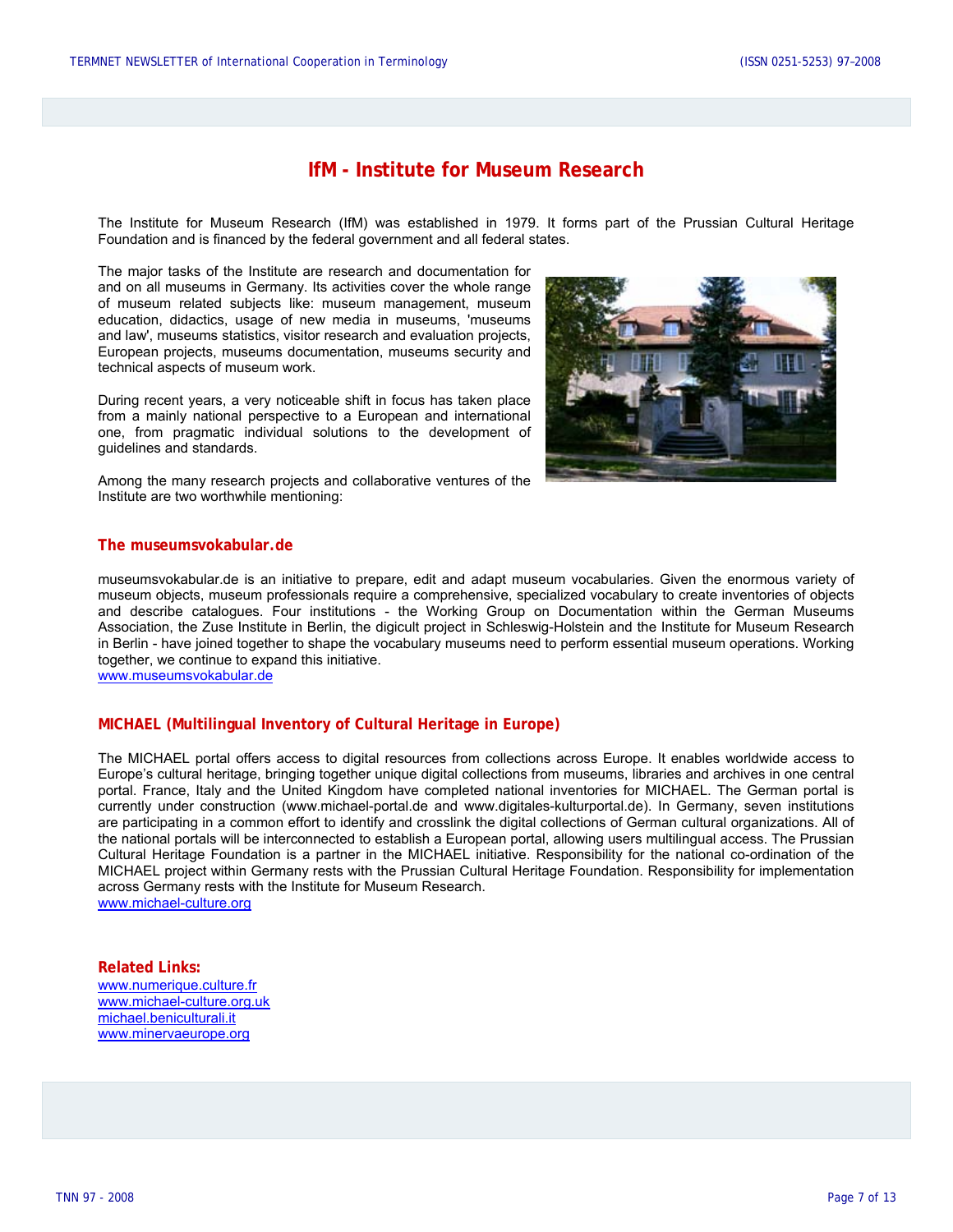### **Upcoming Events**



### **3rd IATI Summer School SummerTrans III - Translation meets Management. Quality, Diversity, Terminology.**

The SummerTrans III will take place in the [University of Vienna, Center for Translation Studies](http://public.univie.ac.at/index.php) from 1 to 11 of July, 2008.

This conference is jointly organized by the [University of Vienna, Center for Translation Studies](http://public.univie.ac.at/index.php) and [TermNet](http://www.termnet.org/).

The sessions are divided in 3 core focus fields:

- TRANSLATION AND QUALITY MANAGEMENT,

- DIVERSITY MANAGEMENT FOR TRANSLATORS,

- TERMINOLOGY MANAGEMENT - NOT ONLY FOR TRANSLATORS.

For more information about SummerTrans III, please visit our website: <http://www.termnet.info/english/events/sumtrans2008.php>

or contact **bnajera@termnet.org** 

1-3 JULY 2008 - from 8.30 till 17.30 - SUMMERTRANS FOCUS DAYS: TRANSLATION AND QUALITY MANAGEMENT

- Standards and Quality Assurance
- \* EN 15038 new European Standard
- \* New trends and requirements

4-5 JULY 2008 - from 8.30 till 17.30 - INTERNATIONAL DIVERSITY SUMMER SCHOOL FOCUS DAYS: DIVERSITY MANAGEMENT FOR TRANSLATORS

- ' DiM as key skills & new core competence of translators
- " Linguistic & cultural diversity within the concepts of DiM

7-11 JULY 2008 - from 8.30 till 17.30 - INTERNATIONAL TERMINOLOGY SUMMER SCHOOL 2008 FOCUS WEEK: TERMINOLOGY MANAGEMENT - NOT ONLY FOR **TRANSLATORS** 

- 
- \* Introduction to Terminology Theory and Work<br>\* Project Management and Technology in TM
- \* Case Studies, Practice and Applications
- <sup>\*</sup> Multilingual document management



## **International Terminology Summer School 2008**

### **TERMINOLOGY MANAGEMENT - NOT ONLY FOR TRANSLATORS Theory, Practice and Applications**

The International Terminology Summer School 2008 will take place in Vienna from 7 to 11 July 2008, in the University of Vienna (Center for Translation Sciences).

One week of hands-on training with some of the most renowned terminologists world-wide: Klaus-Dirk Schmitz, Sue Ellen Wright, Heribert Picht and Frieda Steurs. TSS 2008 addresses students, language practitioners from all professional fields, translators etc. Participation is limited to ensure high quality tuition and individual coaching.

This year the International Terminology Summer School 2008 will take place in conjunction with the SummerTrans III - Translation meets Management. Quality, Diversity, Terminology. TSS2008 can be attended either separately or together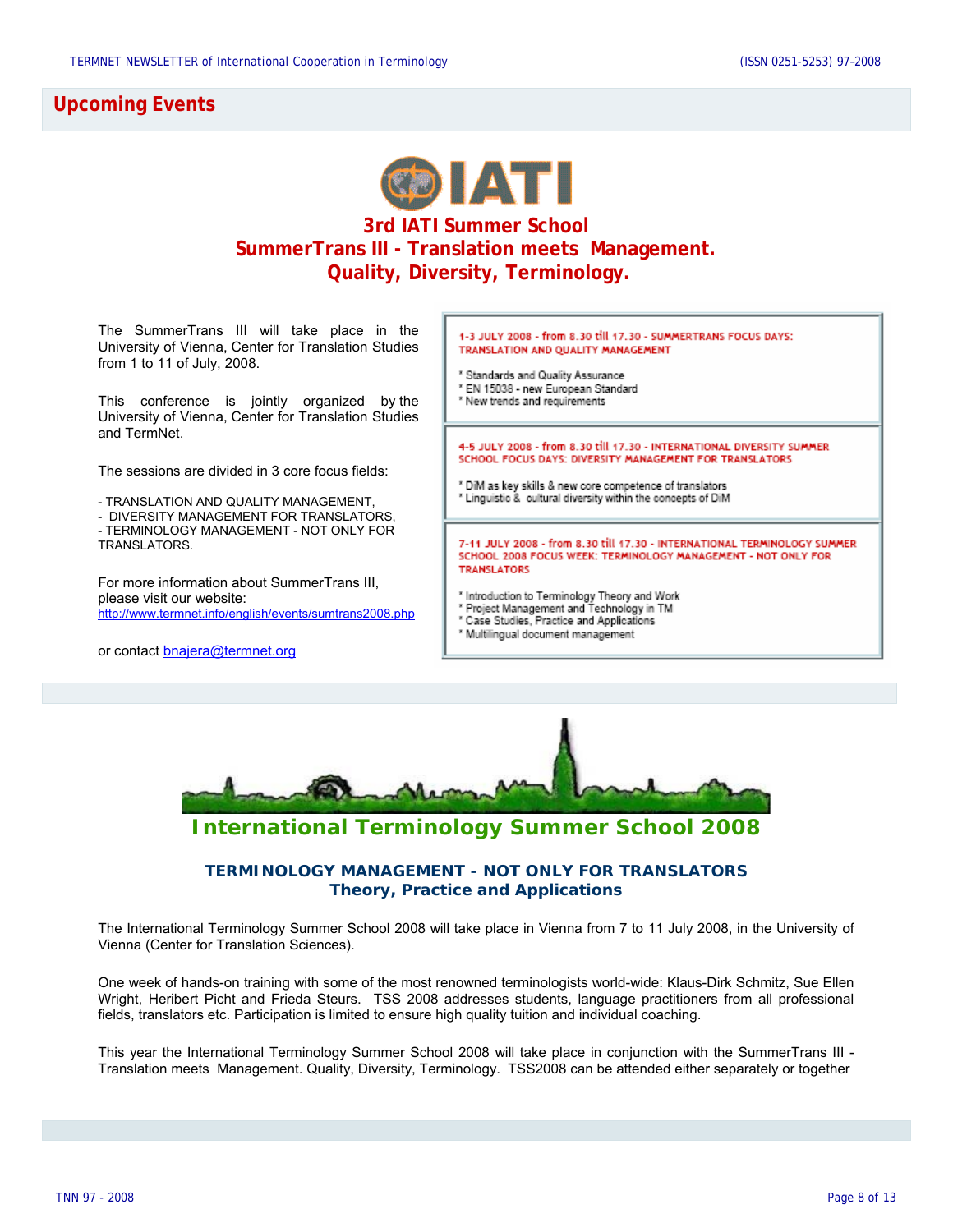with SummerTrans. Please, check our website for special rates for those who decide to attend to SummerTrans and TSS2008 together. [\(http://www.termnet.org/english/events/sumtrans2008.php\)](http://www.termnet.org/english/events/sumtrans2008.php))



For more information about the programme, registration or fees: **<http://www.termnet.org/english/events/tss2008.php>** or contact Anja Drame **[adrame@termnet.org](mailto:adrame@termnet.org)**

You are most welcome to visit the website of the last Terminology Summer School 2007 (http://www.termnet.org/english/events/tss2007.php) to get an impression!



# **MARK YOUR CALENDARS OCTOBER 2008 WILL BE HOPPING!**

UNESCO has proclaimed 2008 the **International Year of Languages,** and with the support of the International Federation of Translators (FIT) and the Canadian Translators, Terminologists and Interpreters Council (CTTIC), a number of major events will be held in the Outaouais region during **Terminology Week**, which will take place from **October 1 to 10, 2008**.

Information on most of the events will be posted on the Translation Bureau's Web site, <http://www.translationbureau.gc.ca/>, as well as on the sites of the organizations concerned.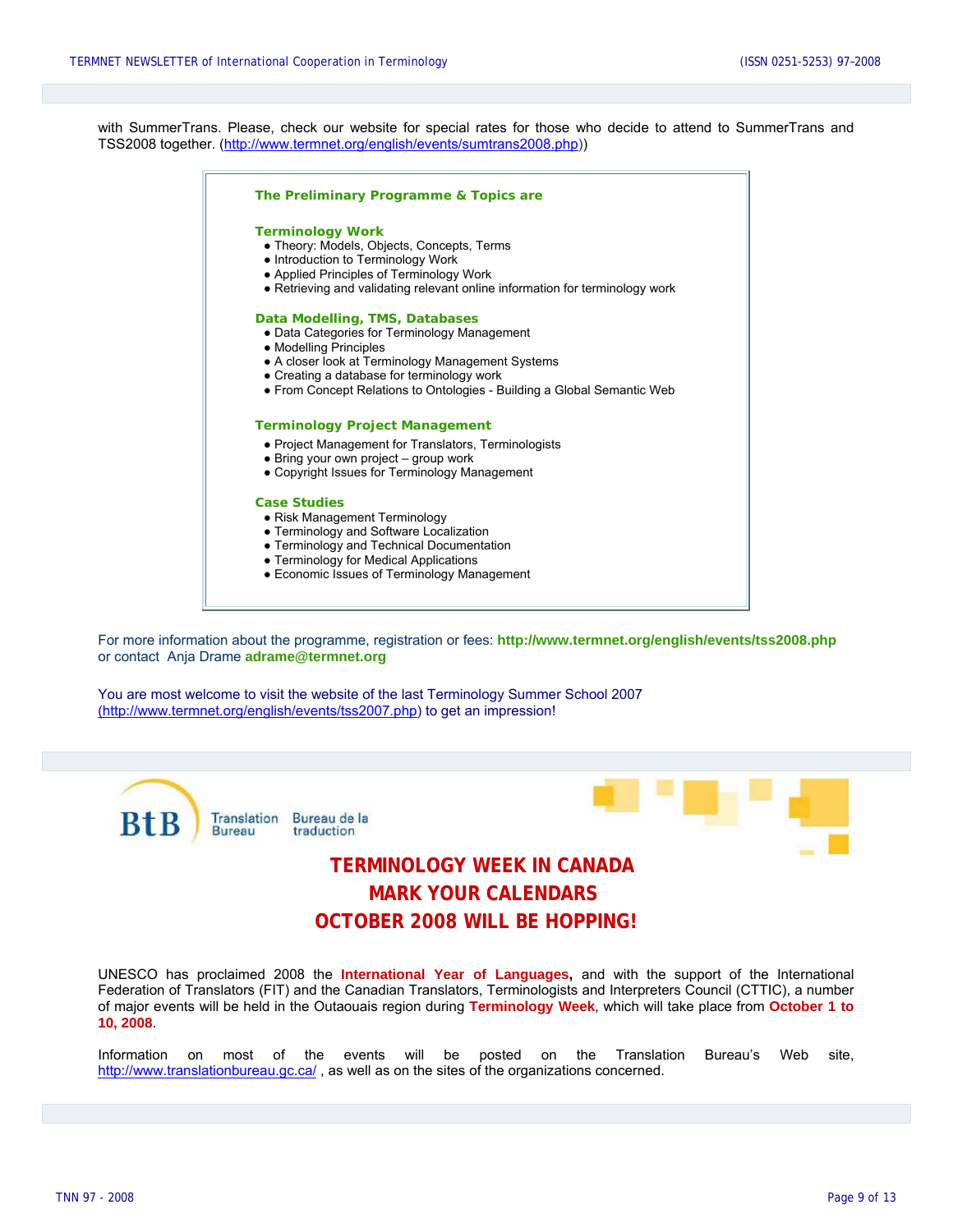On **October 1, 2 and 3**, the Government of Canada, in conjunction with several organizations, including the University of Ottawa and the Conseil supérieur de la langue française du Québec, will be holding the **IVth Inter-American Language Management Seminar** at the National Conference Centre in Ottawa. The seminar will focus on languages and supranational communications, languages and economic exchanges, and multilingualism in education and training. Experts from the public administration and university communities will be attending. By invitation only. For further information, go to<http://www.ilob.uottawa.ca/>

Also on **October 1, 2 and 3**, the University of Quebec in Outaouais, in conjunction with the University of Rennes, the Translation Bureau, the Office québécois de la langue française and the National Research Council's Institute for Information Technology, will be holding the **Conference on Education in Multilingual Communication and Multimedia: Applications and Transgressions of Standards** This conference is intended primarily for terminology standardization experts. Additional information is available at<http://w3.uqo.ca/collnorm/>

On **October 6**, the Réseau pan-latin de terminologie (Realiter), the pan-latin terminology network that includes representatives of some 15 countries where Catalan, Spanish, French, Galician, Italian, Portuguese and/or Romanian are spoken, will be holding the first **Journée scientifique Realiter symposium** ever to be held in Canada. Under the auspices of the Translation Bureau, the event will take place at the Escuela de Extensiónen Canadá of the Universidad Nacional Autónoma de México (UNAM) in Gatineau. The symposium will focus on law. All terminologists are welcome. Information:<http://www.realiter.net/>

On **October 7 and 8**, the European Association for Terminology, assisted by the Translation Bureau, will be holding its Terminology Summit outside Europe for the first time. The summit will be held at the University of Quebec in Outaouais (UQO), and terminologists from the Americas and around the world will be invited. The theme of the **IVth Terminology Summit** will be **Bringing People and Ideas Together**. Participants will discuss terminology from the perspective of the **innovative partnerships** (teaching, multi-sectoral and multilingual partnership and various collaborations), and the tangible results of their initiatives. All terminologists and language professionals are invited! Information: <http://www.uqo.ca/>

**On October 9 and 10, the International Network for Terminology (TermNet), in conjunction with the University of Quebec in Outaouais, will be holding its 2008 TAMA colloquium on Terminology in Advance Management Applications. As its title suggests, this international colloquium brings together people who are interested in terminology and translation management tools. All language professionals are invited. More information coming soon [\(www.uqo.ca/tamacanada2008](http://www.uqo.ca/tamacanada2008) ) or visit our website: <http://www.termnet.info/english/events/tama2008.php>**

 $→$  **[What is TAMA, history and previous TAMAs](http://www.termnet.org/english/events/sumtrans2008.php) : [http://www.termnet.info/downloads/english/events/what\\_is\\_tama.pdf](http://www.termnet.info/downloads/english/events/what_is_tama.pdf)**

If you wish to receive more information about this topic, please contact [termnet@termnet.info.](mailto:termnet@termnet.info) We will keep you informed!

As you can see, terminologists and other language professionals in the Outaouais region and around the world will have difficult choices to make. The International Year of Languages will be celebrated in fine style in the Outaouais region. Keep an eye out for the latest developments!

For more details about the schedule, you can download here the preliminary programme: <http://www.termnet.info/downloads/english/events/TWCSchedule2008.pdf>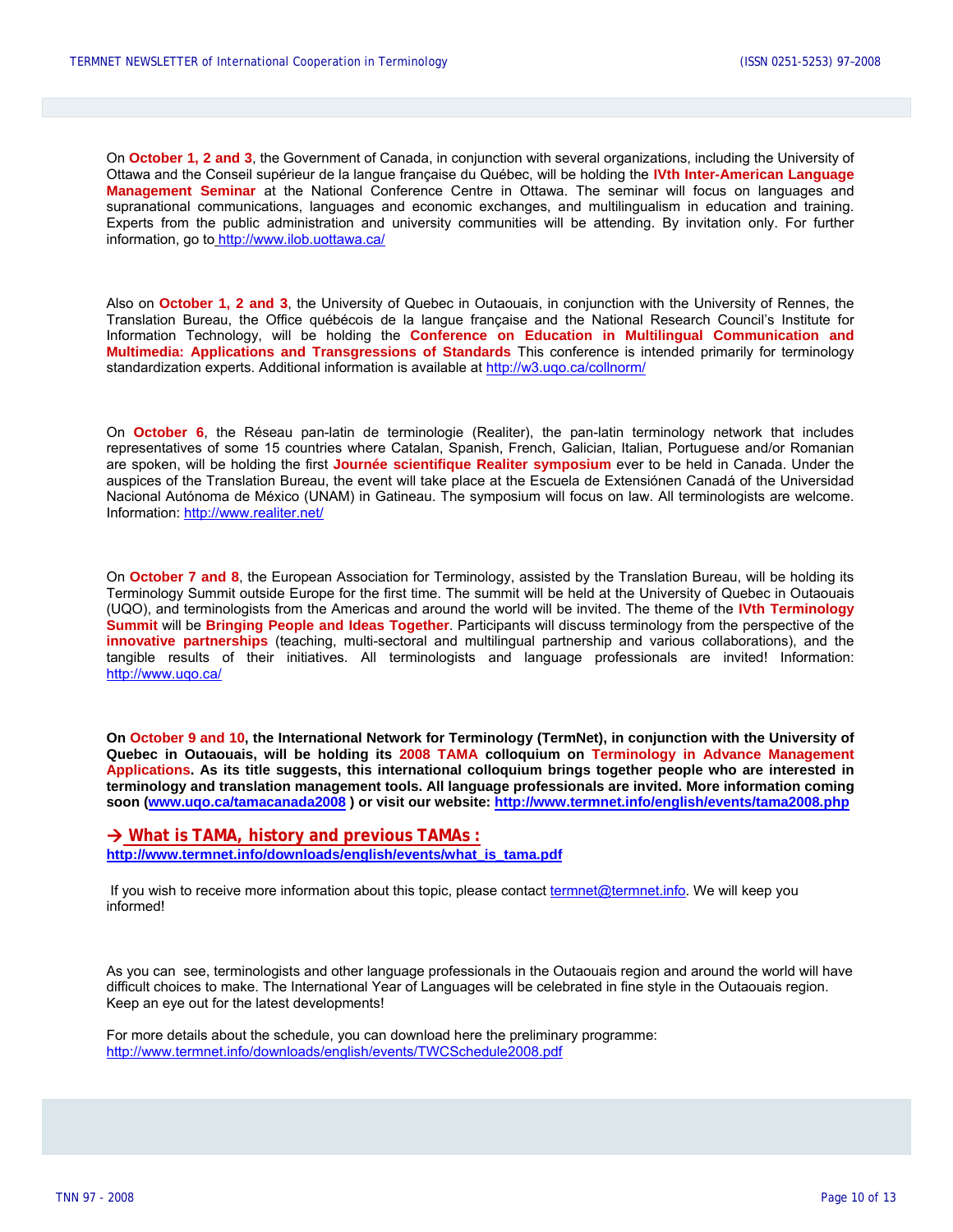#### **News**

### **2008: International Year of Languages and European Year of Intercultural Dialogue**

TermNet wishes you a good start into 2008 – the International Year of Languages and the European Year of Intercultural Dialogue.

You can find here some of the most important and useful links for being informed about these topics the whole year!

#### **International Year of Languages**

Since the proclamation of the International Year of Languages (IYL) by the United Nations General Assembly on 16 May 2007, the designated lead Agency UNESCO has

● created a special website on its portal in English, French and Spanish : [http://portal.unesco.org/culture/en/ev.php-](http://portal.unesco.org/culture/en/ev.php-URL_ID=35344&URL_DO=DO_TOPIC&URL_SECTION=201.html)[URL\\_ID=35344&URL\\_DO=DO\\_TOPIC&URL\\_SECTION=201.html](http://portal.unesco.org/culture/en/ev.php-URL_ID=35344&URL_DO=DO_TOPIC&URL_SECTION=201.html)

where you can find a list of possible fields of action, a list of the projects currently undertaken and a communication tool kit ;

● drawn up Guidelines for the use of the IYL 2008 logo as well as a brochure on IYL: [http://portal.unesco.org/culture/en/ev.php-URL\\_ID=35523&URL\\_DO=DO\\_TOPIC&URL\\_SECTION=201.html](http://portal.unesco.org/culture/en/ev.php-URL_ID=35523&URL_DO=DO_TOPIC&URL_SECTION=201.html)

The launch of the International Year of Languages will take place at UNESCO Headquarters on 21 February, the International Mother Language Day (IMLD), which was established by UNESCO at its 30th annual General Conference in 1999 and first observed in 2000.

#### **European Year of the Intercultural Dialogue 2008**



ABOUT THE YEAR: Europe is becoming more culturally diverse. The enlargement of the European Union, deregulation of employment laws and globalisation have increased the multicultural character of many countries, adding to the number of languages, religions, ethnic and cultural backgrounds found on the continent. As a result, intercultural dialogue has an increasingly important role to play in fostering European identity and citizenship.

The European Year of Intercultural Dialogue (EYID) 2008 recognises that Europe's great cultural diversity represents a unique advantage. It will encourage all those living in Europe to explore the benefits of our rich cultural heritage and opportunities to learn from different cultural traditions. [...]

[http://www.interculturaldialogue2008.eu/406.0.html?&redirect\\_url=my-startpage](http://www.interculturaldialogue2008.eu/406.0.html?&redirect_url=my-startpage-eyid.html)[eyid.html](http://www.interculturaldialogue2008.eu/406.0.html?&redirect_url=my-startpage-eyid.html)

[www.interculturaldialogue2008.eu](http://www.interculturaldialogue2008.eu/)

What Europeans think about intercultural dialogue – Survey Summary: [http://ec.europa.eu/public\\_opinion/flash/fl\\_217\\_sum\\_en.pdf](http://ec.europa.eu/public_opinion/flash/fl_217_sum_en.pdf)

[http://portal.unesco.org/culture/admin/ev.php?URL\\_ID=35344&URL\\_DO=DO\\_TOPI](http://portal.unesco.org/culture/admin/ev.php?URL_ID=35344&URL_DO=DO_TOPIC&URL_SECTION=201&reload=1199366984) [C&URL\\_SECTION=201&reload=1199366984](http://portal.unesco.org/culture/admin/ev.php?URL_ID=35344&URL_DO=DO_TOPIC&URL_SECTION=201&reload=1199366984)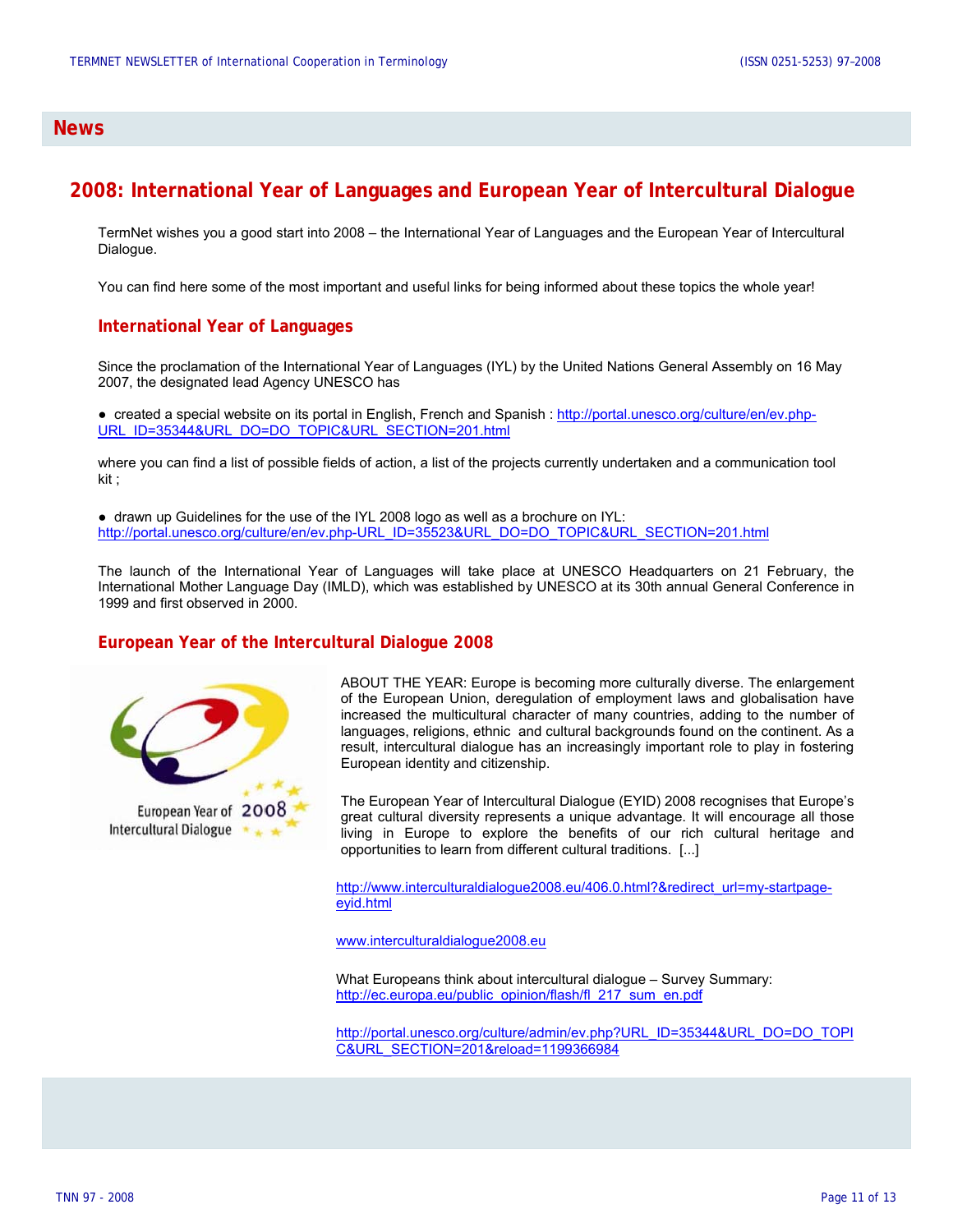

**Das Internationale Terminologienetz TermNet sucht im Auftrag eines großen deutschen Automobilherstellers** 

### **unabhängige Korrektor/innen**

für die Durchführung einer

**Qualitätsevaluierung der** 

### **Übersetzungen von Bordbüchern**

in die Sprachen

**Bulgarisch, Polnisch, Portugiesisch und Russisch.** 

Wir erwarten:

- Muttersprachler/in in einer der oben genannten Zielsprachen
- Sehr gute Beherrschung der Ausgangssprache Deutsch
- Berufserfahrung von mindestens 3 Jahren als Übersetzer/in
- Gutes technisches Verständnis auf dem Gebiet der Kfz-Technik
- Vertrautheit mit der spezifischen Fachterminologie
- Strukturierte und sorgfältige Arbeitsweise
- Bereitschaft zur Teilnahme an einem 1-tägigen Ausbildungsseminar in Deutschland

Die Korrektor/innen erfüllen idealerweise die Anforderungen der DIN EN 15038:2006, Abschnitt 3.2.3 (Berufliche Kompetenz von Korrektoren).

**Student/innen und Übersetzungsbüros sind ausgeschlossen.** 

Schriftliche Bewerbungen an: [gsauberer@termnet.org](mailto:gsauberer@termnet.org)

### **WHERE TO OBTAIN TERMNET AND INFOTERM PUBLICATIONS**

TermNet and Infoterm publications can be ordered from TermNet's cooperation partner

#### **Ergon Verlag**

Dr. H.-J. Dietrich, Director Grombühlstrasse 7 - 97080 Würzburg, Germany Tel.: +49-931-280084 Fax: +49-931-282872 E-mail: **service@ergon-verlag.de** URL: [http://www.ergon-verlag.de](http://www.ergon-verlag.de/) **For the electronic issues, please contact:**<br>Verkehrs-Nr. 11286 Verkehrs-Nr. 11286



Ust-IdNr./VAT No. DE 134069263 Faculty of Humanities Direct link: [http://www.ergon-verlag.de/index.html?information-\\_library](http://www.ergon-verlag.de/index.html?information-_library-sciences.htm)[sciences.htm](http://www.ergon-verlag.de/index.html?information-_library-sciences.htm)

and click **Information-/Library-Sciences - Terminology and Knowledge Engineering** 

**You can also check in TermNet Publisher website for new and old TermNet Publications which are not distributed by Ergon:** 

[http://www.termnet.info/english/products\\_service/publisher\\_products.php](http://www.termnet.info/english/products_service/publisher_products.php)

The international scientific journal on terminological research, **Terminology Science and Research (TSR),** has been issued by TermNet until 2001 in print format (Vols.1-12). Since 2002, it is published by the International Institute for Terminology Research (IITF Internationales Institut für Terminologieforschung) in electronic format. Some print copies and complete sets are still available at TermNet: [termnetpublisher@temnet.org](mailto:termnetpublisher@temnet.org)

**Ms. Niina Nissilä**  University of Vaasa P.O.Box 700 FIN - 65101 VAASA Finland E-mail: **[nini@uwasa.fi](mailto:nini@uwasa.fi)**